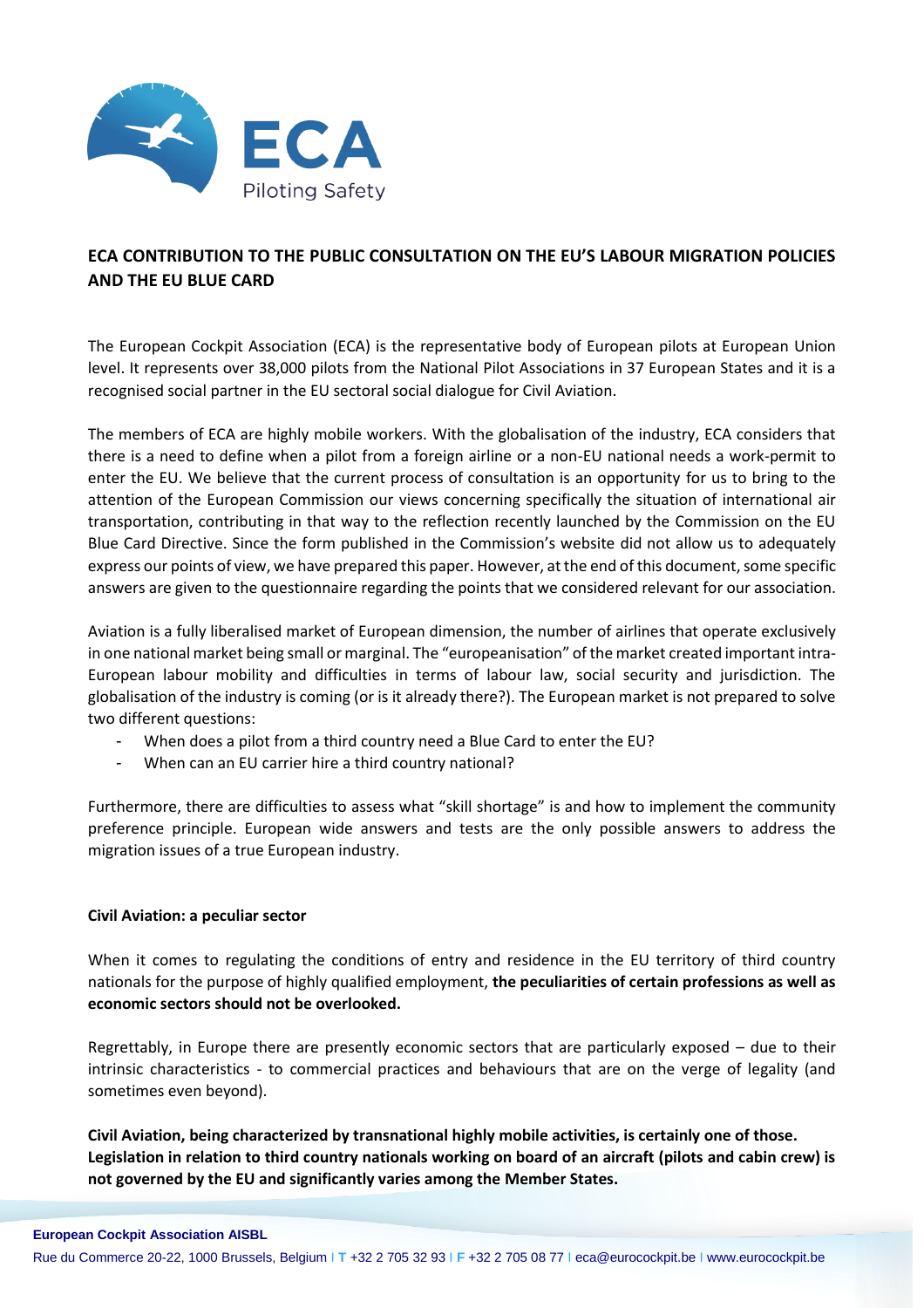Additionally, the rules currently apply only to aircraft registered in a given country and only for that part of the flight that takes place within its territory. This means that there are still huge gaps and overlaps in the international models, providing an incentive to 'rule shopping', for example when it comes to choosing the country in which is more advantageous to have an aircraft registered.

## **Some options to tackle abuse in Aviation**

ECA is interested in contributing in a positive and constructive way to the debate. Some possible measures could, if implemented, contribute greatly to improve the current situation of the Aviation industry, especially with regard to the above mentioned unfair practices.

- **Assess real/actual labour shortages and combat abuse**: admissions and grants of the EU Blue Card must be based on real and proven skill shortages (must be demand/need-driven). Labour markets test conducted across the EU, rather than at national level, could be useful in terms of an 'upstream analysis'. In a market and employment structure that is truly pan-European with highly mobile workers operating from different countries on a daily or weekly basis, the *only* assessment to have any real meaning would be an EU-wide one. Looking at skill shortages on a national basis when the workforce and their licensing are European will result in a knowing misrepresentation of the situation.

Consequently, it is paramount that strong systems and procedures are established to identify situations in which the blue card is used primarily not to address a skill shortage, but to import labour from third countries in order to cut costs at the expense of EU citizens who could be filling those positions.

**The EU is not experiencing a labour shortage but rather an over-supply in the case of professional pilots**. In this, as in other similar cases, having recourse to third country employees through the EU Blue Card should not be allowed or should only be allowed in rare cases and only if certain conditions are met. It is important to consider not only the existence of shortages but the capacity for the European employers to reduce the shortage. In the case of aviation some have inaccurately claimed that there is a shortage of pilots. In fact there are a significant number of unemployed pilots some of whom are experienced, and many less so. Airlines have the capacity to provide additional experience under productive employment, but they choose not to do it. In this case it is not justified to claim that there is a shortage.

Some EU airlines hire third-country nationals who are based outside the EU<sup>1</sup>, to operate on international long-haul flights (from and to the EU) for cultural reasons or because, for example, the aircrew needs to speak a language spoken by the passengers. This practice could be an exception to the general rule provided that clear criteria are established (e.g. a percentage of the foreign personnel allowed to work on international flights to and from the EU), and as long as these criteria are fully enforced and respected.

It is also essential that to those third country airlines' workers apply the same rights - in terms of labour protections and working conditions – enjoyed by the EU aircrew (both pilots and cabin crew) who are based in one of the countries of the EU.

Another practice seen is that of EU carriers establishing a genuine (not fictive) satellite base outside the EU. The EU preference principle would imply that routes from those foreign bases are staffed with EU crews unless in specific circumstances. Workers employed in those foreign bases, because they work for an EU company, should be entitled to the same rights enjoyed by EU based employees. If this is not the arrangement we would risk companies constructing arrangements to offshore their employees from Europe,

 $\overline{a}$ 

 $<sup>1</sup>$  The aircrew "home base" is defined as the place where the employee normally starts or ends his or her periods of duty</sup> and where, under normal conditions, the operator is not responsible for the accommodation of the aircrew member. The home base also determines the State whose social security scheme is applicable to the workers.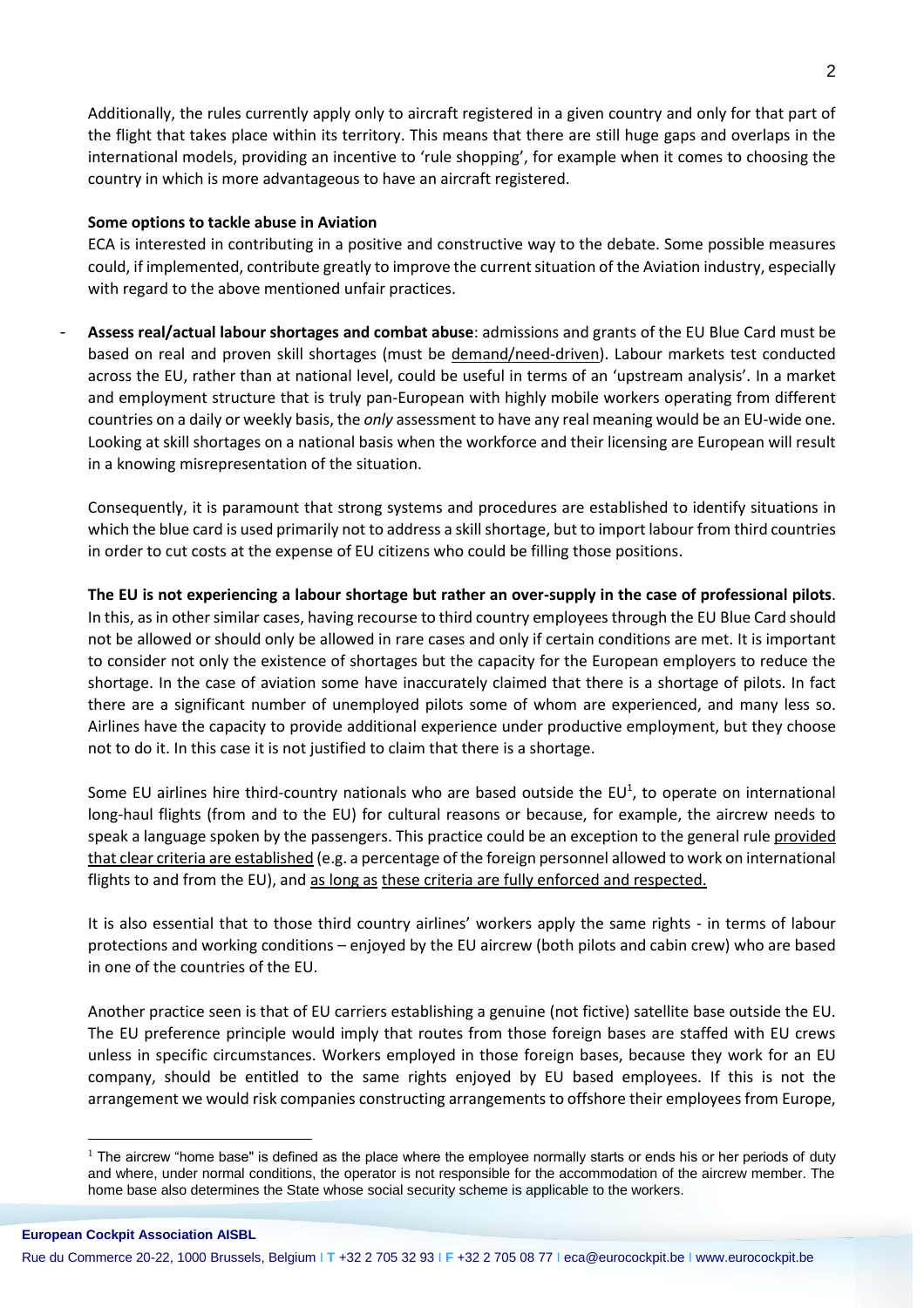simply in order to deny tax revenues and social rights from EU citizens.

Before the EU Blue Card is granted and to avoid any attempt to abuse, the national authorities must ensure that the case they are handling falls within the rule or at least within one of the exceptions allowed. The Blue Card should in no way become a tool to promote 'rule shopping' and the replacement of European workforce with cheap labour imported from third countries.

- **Adjust the EU Visa Policy: EU legislation requiring work permits for third country aircrew based (temporarily or permanently) in the EU or working on board of flights of EU AOC<sup>2</sup> carriers should be adopted (as it is already the case in some Member States).**
- Member States should coordinate their visa policies to ensure that **visa waivers are only granted to non-EU aircrew who arrive in the EU on international flights whilst on duty but not to those who are subsequently rostered (planned) to operate on intra-EU flights not directly related to their initial duty.** 
	- Member States should coordinate their policies to ensure that non-EU aircrews posted in the EU to operate flights from EU airports are required to obtain a work permit from the EU state into which they first entered.
	- Intra-European flights should be considered *cabotage* and be flown by EU nationals only according to international ninth freedom rights.
- **Apply the Community preference principle to all flights of EU AOC holders touching the EU territory.** The current EU migration legislation provides less protection for mobile staff in aviation than for any other group of workers; while the general rule says that priority has to be given to EU nationals when filling a vacancy, no such rules apply to aircrew and this increases uncertainty to their future working conditions. In order to give priority to EU nationals, reliable labour market tests across the EU should be conducted (rather than national market tests), the Blue Card being a harmonized instrument applicable across Europe.
- **Address the issue of the temporary work agencies,** especially in the particular case of posting of EU workers through agencies based outside the EU**.** Agencies providing labour in the EU market must be established in the territory of the EU and be granted a valid licence accordingly. Are there efficient systems in place to control the compliance with such a provision, including at global level? Mechanisms to facilitate compliance and control of temporary agencies in aviation might be needed (Directive 2008/104/EC). It needs to be clarified that mobile workers in aviation in the EU engaged through a non-EU based agency are illegally employed, and any flights they operate are accordingly occurring without a valid AOC with associated enforcement action.
- **Maintain the current provisions of Directive 2009/50/EC (EU Blue Card):** in general, the EU Blue Card as a tool has proven to be positive development, therefore it should not be put into question. In particular, the admission criteria laid down in Article 5 should be maintained. However, the Blue Card should be adapted to address migration issues of international highly mobile workers.

While the flexibility is needed in some professions, derogations should undergo a thorough and comprehensive assessment before they are authorised.

Additionally, the right of Member States not to grant residence permits for employment for certain

 $\overline{a}$ 

 $2$  The Air Operator's Certificate (AOC) is the approval granted by a national aviation authority (NAA) to an aircraft operator to allow it to use aircraft for commercial purposes. This requires the operator to have personnel, assets and system in place to ensure the safety of its employees and the general public.

Rue du Commerce 20-22, 1000 Brussels, Belgium I **T** +32 2 705 32 93 I **F** +32 2 705 08 77 I eca@eurocockpit.be I www.eurocockpit.be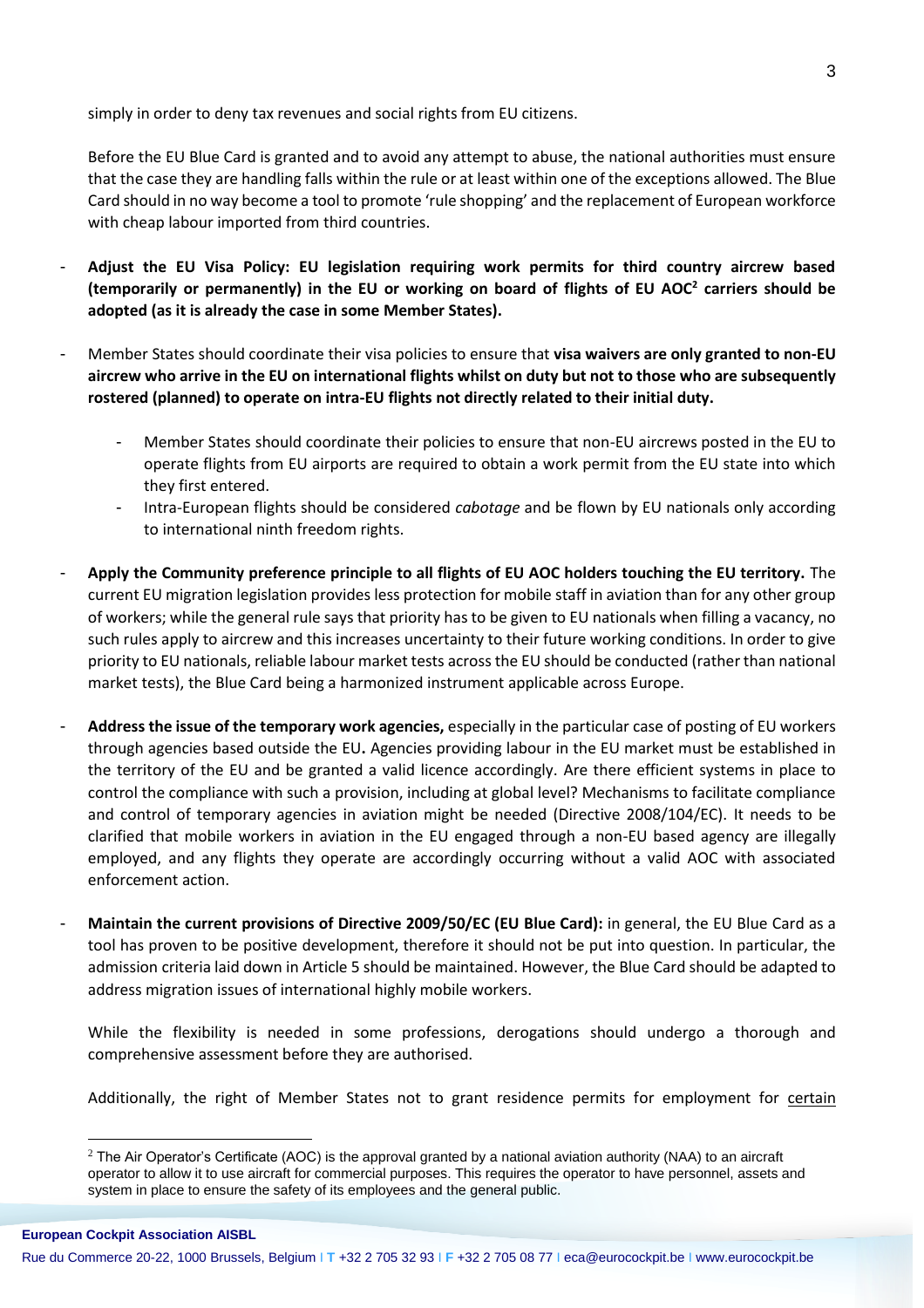professions (e.g. highly mobile workers), economic sectors or regions should not be questioned or challenged.

- **Apply EU social security schemes to Blue Card holders and ensure enforcement of the legislation**: Regulation 859/2003 extends the provisions of Regulation 1408/71 and Regulation 574/72 to nationals of third countries who are not already covered by those provisions solely on the ground of their nationality applies. ECA believes the above is the right approach to put EU and non-EU nationals working in the EU territory on an equal footing. Therefore, it is imperative to ensure that Regulation 859/2003 is properly enforced and efficient control mechanisms are established. In fact, compliance with social security legislation is difficult to control, especially in cross border situations and for certain groups of workers such as highly mobile professionals (international transport).
- **Conduct proper labour inspections**: one of the consequences of the emergence of new harmful business models is the (mis)use of non-EU employees. We have been witnessing the development of Norwegian Air Shuttle and its subsidiary Norwegian Air International, nominally basing their European pilots in Bangkok, using fixed-term employment contracts governed by Singapore law. In this and other similar cases the concerned employees are prevented from enforcing their rights. Furthermore, this can bring an additional (unfair competitive) pressure on other EU airlines that do respect their obligations towards national social security and pension systems and want to stick to the rules.

Against this background, labour inspections are essential for the enforcement of employees' rights, the prevention of abuse by unscrupulous employers and the establishment of a wider framework ensuring fair competition between companies. However, labour inspections barely exist in aviation, particularly for pilots and other mobile staff. This is a violation of ILO Convention n° 81 which compels all signatory States to conduct inspections in all sectors. The lack of inspections in the Aviation sector is often due to the shortage of trained staff and the ambiguity in the division of responsibilities for the inspection of flight crew between national labour and transport departments.

In order for the national authorities to conduct inspections of aircrew efficiently, a labour certificate should be made available during the inspection. This would allow the authority to determine the person (legal representative of the employer) to contact for further information concerning the aircrew. The authorities may require the employer to provide the relevant documents:

- Employment contract
- Proof of social security payments
- Work permit (if applicable)
- Posting details (if applicable)
- Home base
- Schedule followed during the last 6 months (including location, working times, responsibilities)

## **SPECIFIC COMMENTS TO THE CONSULTATION DOCUMENT**

3.7. WHEN IS IT NECESSARY TO RECRUIT MIGRANT WORKERS: It is important to consider not only the existence of shortages but the capacity for the European employers to reduce the shortage. In the case of aviation some have inaccurately claimed that there is a shortage of pilots. In fact there are a significant number of unemployed pilots some of whom are experienced, and many less so. Airlines have the capacity to provide additional experience under productive employment, but they choose not to do it. In this case it is not justified to claim that there is a shortage.